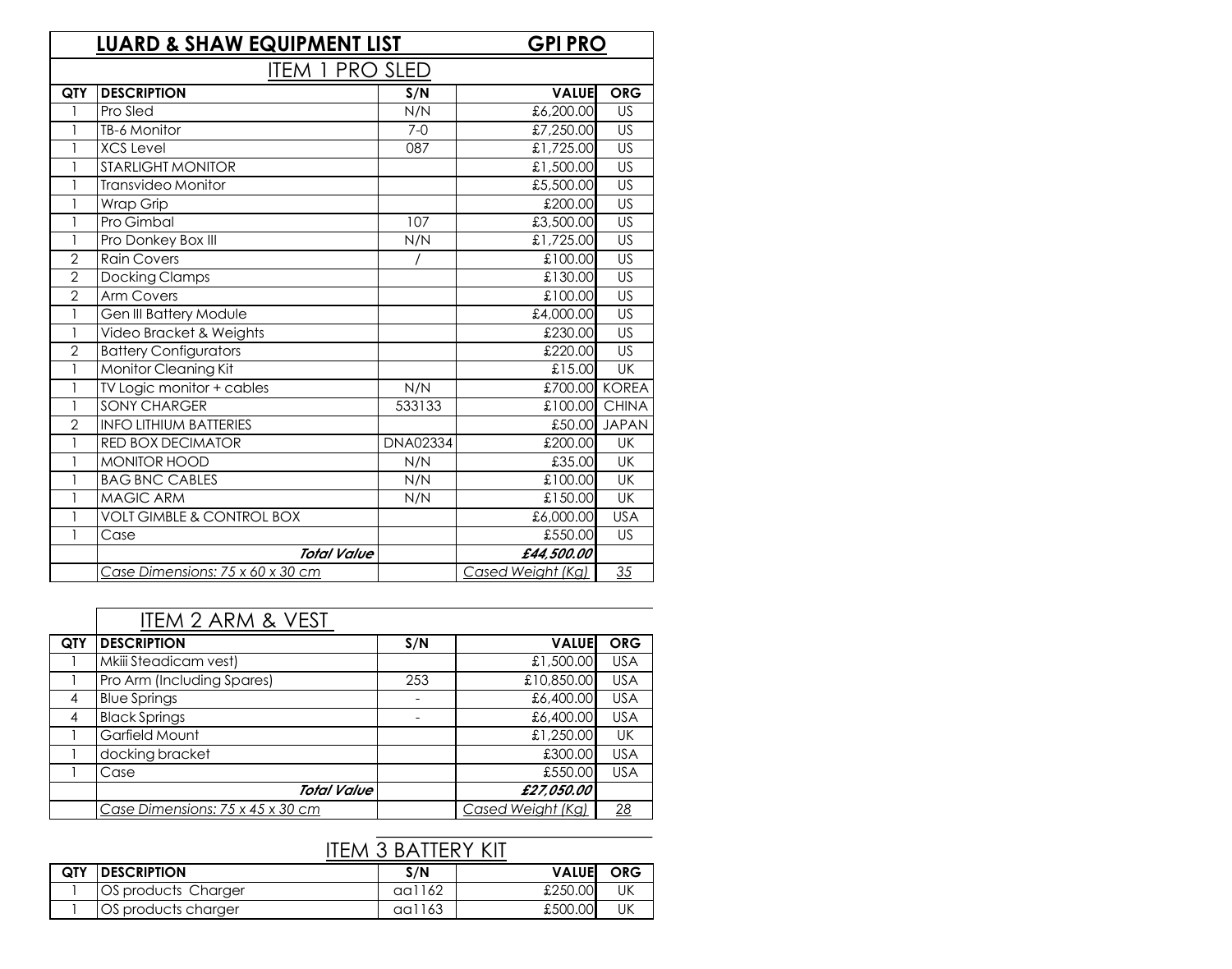|   |                                                 |                   | UK         |
|---|-------------------------------------------------|-------------------|------------|
|   |                                                 | £1,314.00         | <b>USA</b> |
| 2 | <b>Mains Cables</b>                             | £60.00            | UK         |
| 6 | OS Impact 130 Batteries                         | £2,160.00         | UK         |
|   |                                                 |                   |            |
| 6 | OS Impact 200 Batteries 467,465,466,435,399,434 | £2,000.00         | <b>USA</b> |
|   | case                                            | £500.00           |            |
|   | <b>Total Value</b>                              | £6,784.00         |            |
|   | Case Dimensions: 49 x 24 x 30 cm                | Cased Weight (Kg) | ററ         |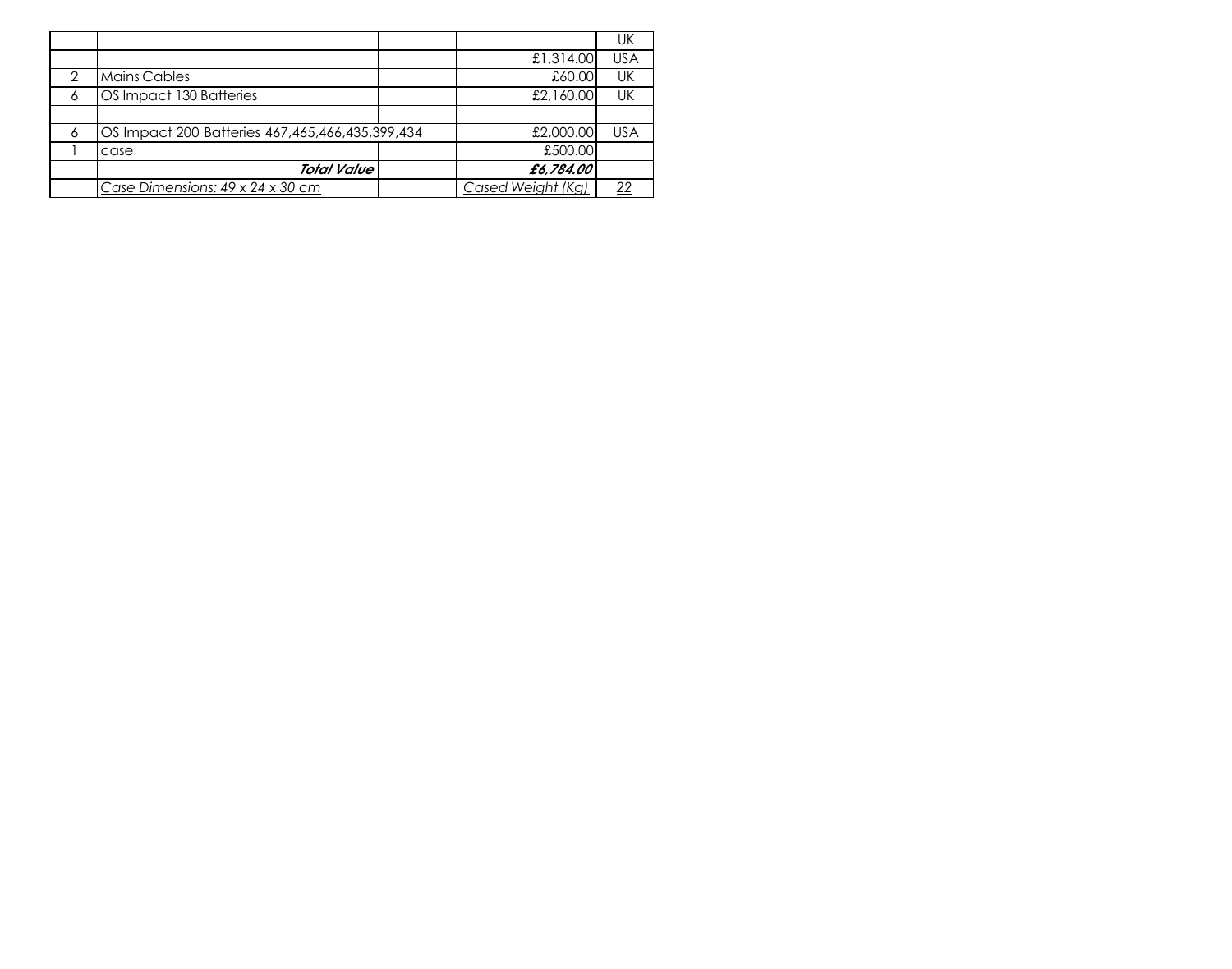|                | <b>ITEM 4 ACCESSORIES</b>        |     |                   |            |  |
|----------------|----------------------------------|-----|-------------------|------------|--|
| <b>QTY</b>     | <b>DESCRIPTION</b>               | S/N | <b>VALUE</b>      | <b>ORG</b> |  |
| $\overline{2}$ | <b>Short Camera Plates</b>       |     | £280.00           | <b>USA</b> |  |
| $\overline{2}$ | Long Camera Plates               |     | £310.00           | <b>USA</b> |  |
|                | Wrap Grip (low mode)             |     | £150.00           | <b>USA</b> |  |
| $\overline{2}$ | 15mm Motor Rods                  |     | £85.00            | <b>USA</b> |  |
|                | D-Bracket                        |     | £120.00           | <b>USA</b> |  |
| $\overline{2}$ | <b>D-Bracket Pins</b>            |     | £20.00            | <b>USA</b> |  |
|                | <b>Gimbal Wrench</b>             |     | £10.00            | <b>USA</b> |  |
|                | Long Arm Post with Collar        |     | £40.00            | <b>USA</b> |  |
|                | Short Arm Post with Collar       |     | £30.00            | <b>USA</b> |  |
|                | Monitor Hood                     |     | £35.00            | <b>UK</b>  |  |
|                | Allen T-Wrenches                 |     | £20.00            | <b>UK</b>  |  |
|                | Docking Bracket                  |     | £300.00           | <b>USA</b> |  |
| 9              | <b>Power Cables</b>              |     | £720.00           | <b>UK</b>  |  |
|                | <b>BNC Cables</b>                |     | £100.00           | <b>UK</b>  |  |
|                | <b>Bof of various Screws</b>     |     | £60.00            | <b>UK</b>  |  |
|                | Velcro                           |     | £15.00            | <b>UK</b>  |  |
|                | Arri Alexa Plate                 |     | £395.00           | <b>UK</b>  |  |
|                | Case                             |     | £200.00           | <b>USA</b> |  |
|                | Arri 35 Plate                    |     | £120.00           | <b>UK</b>  |  |
|                | <b>Total Value</b>               |     | £3,010.00         |            |  |
|                | Case Dimensions: 65 x 19 x 40 cm |     | Cased Weight (Kg) | <u> 14</u> |  |

## ITEM 5 STAND & SANDBAG

| QTY | <b>DESCRIPTION</b>              | S/N | <b>VALUE</b>      | <b>ORG</b> |
|-----|---------------------------------|-----|-------------------|------------|
|     | Support Stand                   | N/N | £300.00           | UK         |
|     | Case                            | N/N | £120.00           | UK         |
|     |                                 |     |                   |            |
|     | <b>Total Value</b>              |     | £420.00           |            |
|     | Case Dimensions: 22dia x 105 cm |     | Cased Weight (Kg) |            |

|     | <b>ITEM 7 KLASSEN VEST</b>       |     |                       |            |
|-----|----------------------------------|-----|-----------------------|------------|
| QTY | <b>DESCRIPTION</b>               | S/N | <b>VALUE</b>          | <b>ORG</b> |
|     | KLASSEN VEST + SPARES            |     | £3,800.00             | CAN        |
|     | <b>BAG</b>                       |     | £150.00               | CAN        |
|     |                                  |     |                       |            |
|     | <b>TOTAL VALUE</b>               |     | £3,950.00             |            |
|     | CASE DIMENSIONS 52CM DIAM X 57CM |     | <b>CASE WEIGHT KG</b> | 12         |
|     |                                  |     |                       |            |
|     |                                  |     |                       |            |
|     |                                  |     |                       |            |
|     | <b>TOTAL VALUE</b>               |     | 1250                  |            |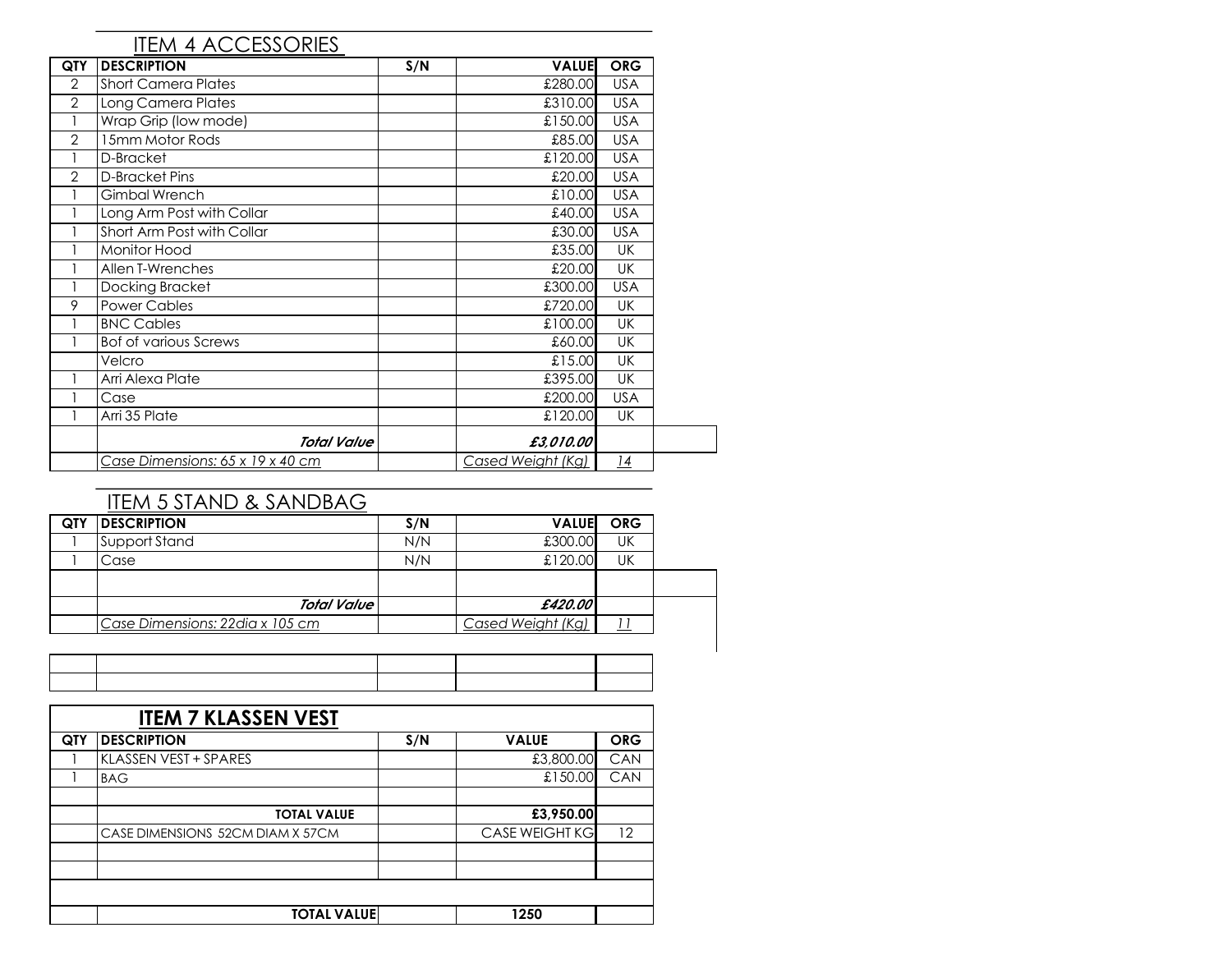| · DIMENSIONS 44CM X 43 X 2 .<br>' ASE.<br>JΜ | $M = 16$<br>$\Delta$<br>$\sim$ $-$<br>- 1 |  |
|----------------------------------------------|-------------------------------------------|--|
|                                              |                                           |  |

| Qty | <b>ITEM 8 TOOL BAG</b> | value   | org |
|-----|------------------------|---------|-----|
|     | <b>tools</b>           | £500.00 |     |
|     | dimensions 48cmx40x30  | weight  |     |
|     |                        |         |     |

| Qły        | <b>ITEM 9 SUNBOUNCE</b>        | <b>VALUE</b> | <b>ORG</b>  |
|------------|--------------------------------|--------------|-------------|
|            |                                | £300.00      | <b>GERM</b> |
|            | dimensions120cmx5cmx5cm        | weight       | 2kg         |
| <b>QTY</b> | <b>ITEM 10 IPAD VIEWFINDER</b> | <b>VALUE</b> | <b>USA</b>  |
|            |                                | £790         |             |
|            | <b>TOTAL VALUE</b>             | £95,0000     |             |
|            | <b>Total Weight</b>            |              | 155kg       |
|            |                                |              |             |
|            |                                |              |             |
|            |                                |              |             |
|            |                                |              |             |